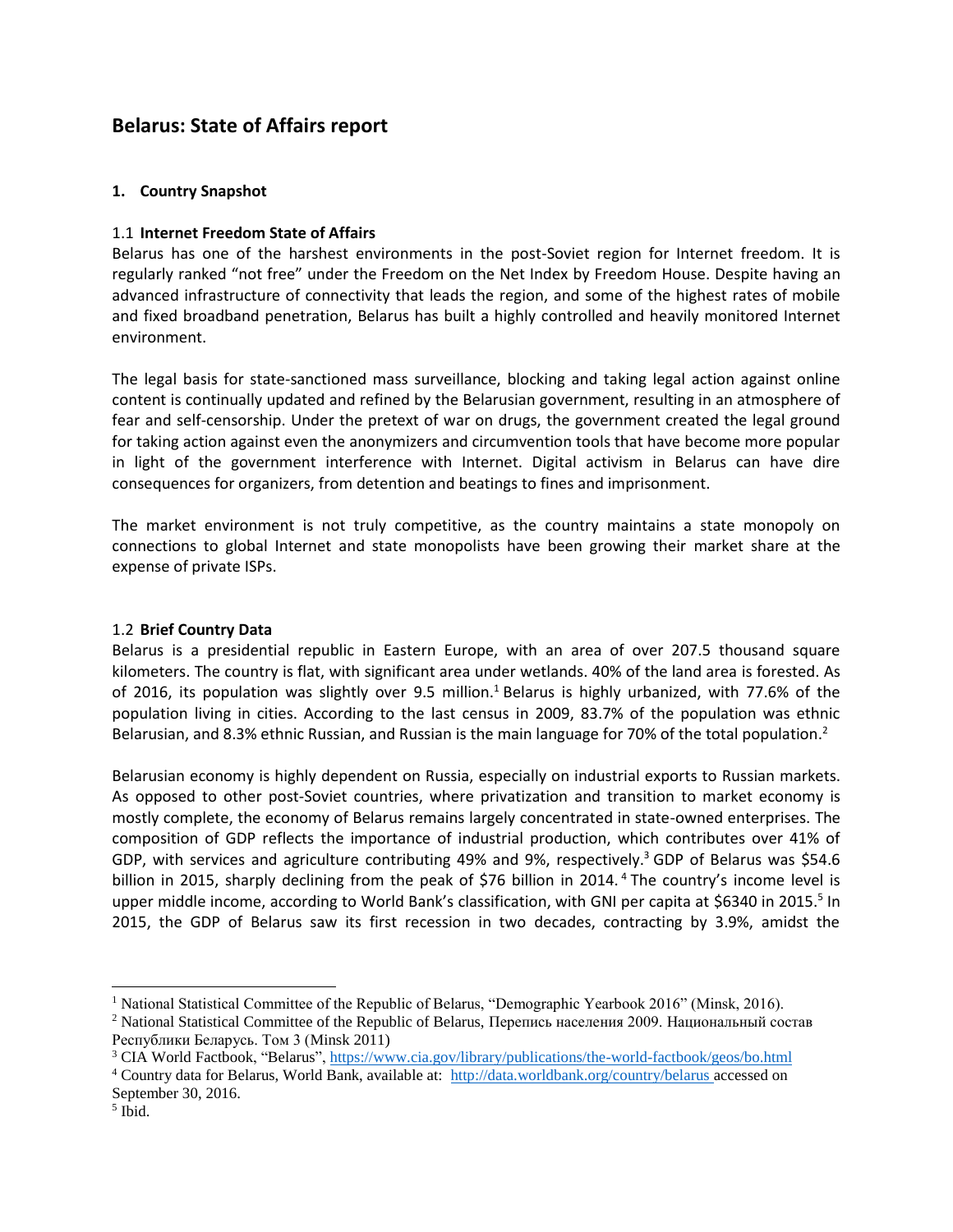economic crisis in its main trading partner Russia.<sup>6</sup> The Belarusian ruble depreciated 36% against the US dollar in 2015.

# **2. Access to Internet & Internet Services**

### 2.1 **Penetration**

 $\overline{a}$ 

Given its predominantly urbanized population, Belarus has relatively high Internet penetration indicators in the post-Soviet space. As of 2015, International Telecommunications Union (ITU) lists the percentage of individuals aged 6+, using Internet in Belarus to be just over 62%, up from 54% in 2013.<sup>7</sup> According to the country's National Statistical Committee, by end of 2015, there were 10.3 million subscribers with access to Internet, including the mobile Internet connections.<sup>8</sup> Fixed broadband providers had 2.9 million subscribers in 2015. By estimates of the Operative Analytical Center under the President of the Republic of Belarus, if both mobile and fixed broadband accounts by individuals are taken into account – approximately 8.6 million, the 2015 end of year penetration of broadband equals 82% of the total population.<sup>9</sup>

These figures translate into globally significant position in rankings of fixed and mobile broadband. In the 2016 State of Broadband report by ITU, Belarus ranks 23<sup>rd</sup> among 187 nations in the fixed broadband category, with 31.35 subscriptions per 100 inhabitants.<sup>10</sup> The same report ranked Belarus 59<sup>th</sup> in the mobile broadband category, with 61.83 such subscriptions per 100 inhabitants.

The urban-rural digital divide is less apparent in Belarus compared to other Eurasian countries, especially to countries in Central Asia and Caucasus, but still the penetration rate is lower in rural areas, where the percentage of individuals using Internet stands at 47.4%. $^{11}$ 

### 2.2 **Demographics of the Internet audience and its uses of Internet**

As of March 2016, according to market research firm Gemius, the Belarusian Internet audience aged 15- 74 exceeds 5 million people.<sup>12</sup> Given the high penetration rate, the audience closely reflects the general population makeup. Accordingly, the Internet audience is largely urban, with 29% concentrated in the capital Minsk, 9% in the second largest city of Gomel and 6.5-5.5% in each of the regional centers of Vitebsk, Grodno, Mogilev and Brest.

<sup>6</sup> World Bank, Belarus Economic Update, Spring 2016 (April 2016)

[http://pubdocs.worldbank.org/pubdocs/publicdoc/2016/4/402681461815772695/Belarus-economic-update-spring-](http://pubdocs.worldbank.org/pubdocs/publicdoc/2016/4/402681461815772695/Belarus-economic-update-spring-2016-en.pdf)[2016-en.pdf](http://pubdocs.worldbank.org/pubdocs/publicdoc/2016/4/402681461815772695/Belarus-economic-update-spring-2016-en.pdf)

<sup>&</sup>lt;sup>7</sup> International Telecommunications Union, "Percentage of individuals using Internet", [https://www.itu.int/en/ITU-](https://www.itu.int/en/ITU-D/Statistics/Pages/stat/default.aspx)[D/Statistics/Pages/stat/default.aspx](https://www.itu.int/en/ITU-D/Statistics/Pages/stat/default.aspx) accessed on September 30, 2016.

<sup>&</sup>lt;sup>8</sup> National Statistical Committee of the Republic of Belarus, "Transport and Communications in the Republic of Belarus, 2016" (Minsk, 2016).

<sup>9</sup> Operative Analytical Center under the President of the Republic of Belarus, "Analysis of the Internet Market". <http://oac.gov.by/print/ikt/regulator/analysis.html>

<sup>&</sup>lt;sup>10</sup> ITU, "The State of Broadband 2016: Broadband Catalyzing Sustainable Development", [http://www.itu.int/pub/S-](http://www.itu.int/pub/S-POL-BROADBAND.17-2016)[POL-BROADBAND.17-2016](http://www.itu.int/pub/S-POL-BROADBAND.17-2016) 

 $\frac{11}{11}$  National Statistical Committee of the Republic of Belarus, 2016.

<sup>&</sup>lt;sup>12</sup> Gemius business consulting company, March 2016,<http://www.infopolicy.biz/?p=8295>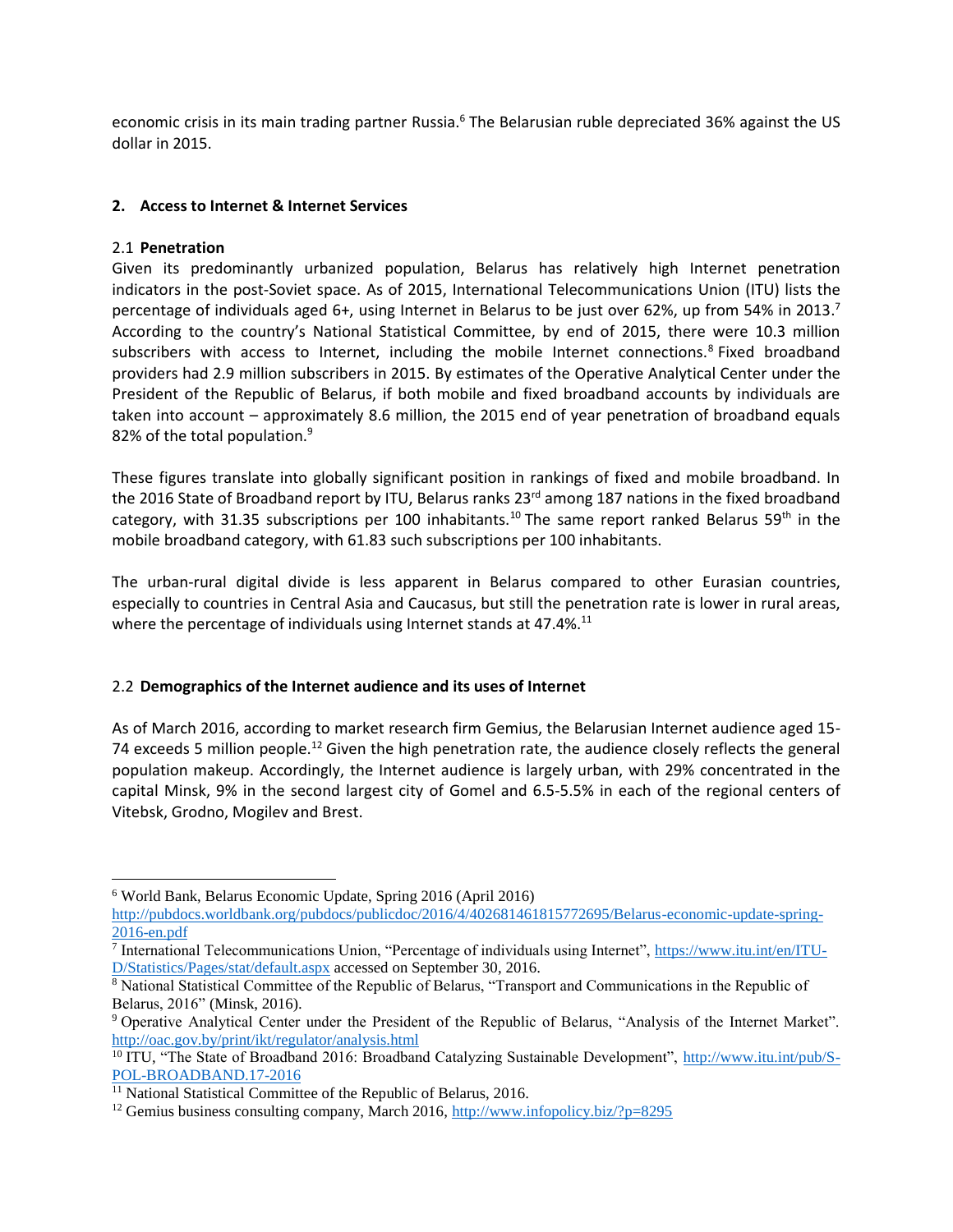The Gemius report further suggests that 85% of the Belarusian audience are daily users of Internet. Some general groups are likely overrepresented among the Internet audience – for instance, 35% of users are white collar workers and 32% have higher education. There are no significant gender differences, as 48.83% of users are men and 51.17% are women. In terms of age groups, the distribution is not too far from the general population - the 15-24 cohort represents 22.8% of the total audience, and the 25-34 cohort 28%. The 35-44 cohort is another 21.9% and the 45-54 represent 14.23% of users.

Another survey, Connected Consumer Survey 2016 by Google, revealed a higher rate of daily use, at 91% of all the Belarusian Internet audience.<sup>13</sup> The age group below 35 years old has an even higher rate, at 98%. In line with global trends, 59% of Internet users have smartphones and among the age group under 35 this figure reaches 89%.

Uses of Internet are diverse in Belarus, as per the 2014 National Statistical Committee survey of households.<sup>14</sup> Most commonly (92% of all respondents) the connected Belarusians use the web to search for information. 75.5% indicated entertainment use, such as for movies and music. 74.5% use the web to connect to social media, and 49% to access email accounts. Much smaller share of users turns to Internet to spend or manage money - 24.3% indicated online purchases, and 17.7% do online financial transactions. There are discernible differences of trends in the capital city – residents of Minks lead in use of Internet for online purchases, financial transactions, email and education, while lagging behind all regions in online computer games. Predictably enough, there are age group differences too, as younger audiences report higher social media, entertainment and education related use.

### 2.3 **Barriers to access**

Considering the rapid expansion of the Internet user population of Belarus, increasing quality and speed of connection, as well as continuously falling cost of connectivity, no major barriers to access are of concern in the country.

Taking into account the relatively high GNI per capita in the post-Soviet region and the minimum living wage monthly, affordability is not an issue for most Internet users in Belarus. In 2015, according to the Ministry of Communication and Informatization, the cost of monthly broadband stood at 5.4% of the minimum living wage, almost meeting the global affordability target of 5%.<sup>15</sup> As of January 2016, BT's basic data plans made available 1 mbit/s connectivity at monthly prices that are equivalent to 0.6% of the average monthly salary in Belarus.<sup>16</sup>

Moreover, Belarus is actively expanding its network of Wi-Fi hotspots, and as of April 2016 there were 423 000 hotspots across the country, including several thousand hotspots in public areas, accessible under subscription plans. 17

Lack of digital skills, potentially coupled with affordability is a barrier for older age groups 55+, where penetration remains at 33%. In very few remote rural areas, lack of infrastructure may be a significant

<sup>13</sup> <http://42.tut.by/512804>

<sup>&</sup>lt;sup>14</sup> National Statistical Committee of the Republic of Belarus, "Information Society in the Republic of Belarus, 2014" <sup>15</sup> Dmitry Shedko, first deputy minister of the Ministry of Communication and Informatization of the Republic of Belarus, presentation at the Internet Governance Forum Belarus on May 17, 2016[. http://igf.by/files/Dmitry-](http://igf.by/files/Dmitry-Shedko(Internet-in-Belarus-Today-Its-Operation-and-Development).pdf)[Shedko\(Internet-in-Belarus-Today-Its-Operation-and-Development\).pdf](http://igf.by/files/Dmitry-Shedko(Internet-in-Belarus-Today-Its-Operation-and-Development).pdf) 

<sup>16</sup> <http://www.belta.by/interview/view/k-2020-godu-gpon-pojavitsja-v-kazhdoj-gorodskoj-mnogoetazhke-4594/>

<sup>&</sup>lt;sup>17</sup> Ibid. This figure takes into account private Wi-Fi hotspots as well, which are typically not in shared use.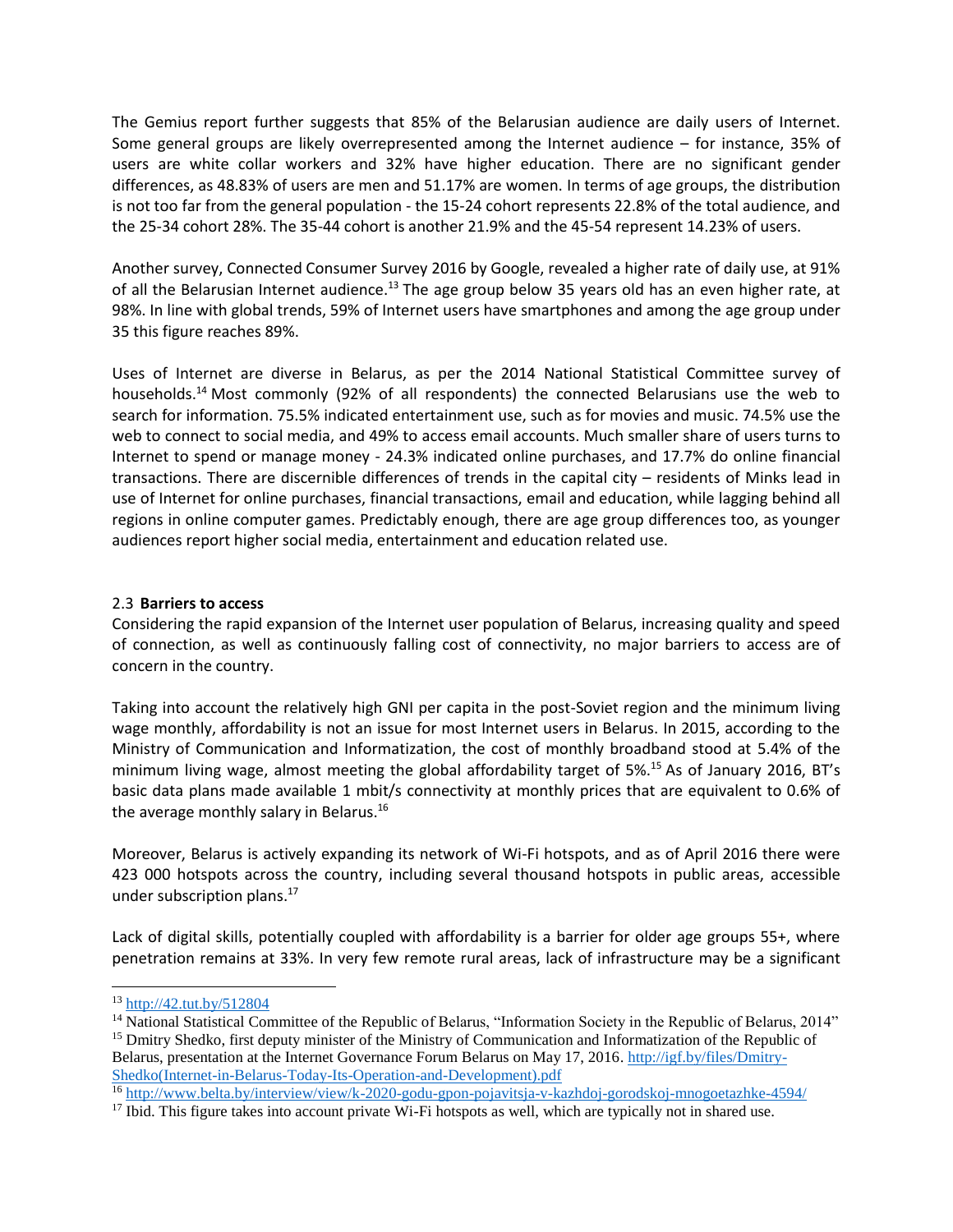barrier for fixed broadband access, even though the existing fiber optic network has reached 90% of rural locations.<sup>18</sup>

# **3. ICT Actors & Infrastructure**

### 3.1 **Fixed Communication**

BelTelecom (BT) is the dominant provider of fixed communication services, owing to its monopoly status of the national operator. BT's ISP brand Byfly had 2.2 million subscribers in 2015. Almost all of the subscribers have broadband connection, as dial-up access has effectively died out in Belarus, with about 7 thousand subscribers remaining in 2015. BT invests heavily in continual development and upgrading of the fixed broadband network. In the past few years, BT has significantly expanded the capacity of lines connecting regional centers with district centers, deploying 10 gbit/s networks. BT is also investing in deployment of superior passive optical network technology, targeting by end of 2016 to serve 650 thousand subscribers over such lines.

In 2014, when BT's market share was 67%, the Association of telecommunications providers Belinfocom accused BT of waging price wars intended to drive private ISPs out of the market.<sup>19</sup> Since then the share of BT has grown, reaching 75% in 2015.

In 2010, the Operative Analytical Center under the President created the National Traffic Exchange Center (NTEC), with the goal of modernizing the data exchange and traffic infrastructure. Since 2012, NTEC overtook the national IXP infrastructure, previously controlled by BT, and since 2014 is able to offer access to international traffic to second-tier ISPs. NTEC has a 40% share in the ISP Delovye Seti, specializing in high speed access and 51% in Belarus Cloud Technologies (brand BeCloud), a company developing the republican unified data traffic infrastructure, as well as the unified LTE network. BeCloud also provides of Internet channels to ISPs and businesses.

Belinfonet (brand ADSL.BY), Atlant Telecom (brand Alternativnaya Tsifrovaya Set) and Kosmos TV are the larger operators, notable among over 60 fixed line second-tier ISPs of Belarus. All of the ISPs are dependent on BT and NTEC for international connections. Two of the leading mobile operators MTS and Velkom also offer fixed broadband plans.

### 3.2 **Mobile Connection**

Belarus has only three mobile operators, Mobilnye Telesistemy (brand MTS), Velkom (brand velcom) and Belarusskaya Set Telecommunikatsiy (brand "life!). The three operators jointly serve 11.4 million mobile subscriptions, resulting in a 120.5%, penetration rate.<sup>20</sup> MTS leads the market, with 45% share by end of 2015 and 5.3 million subscribers. 51% of MTS belongs to BelTelecom, and in the last two years the government tried unsuccessfully to sell its stake.<sup>21</sup> Velkom is the second largest operator, with estimated 42% share and 4.9 million subscribers as of mid-2016.<sup>22</sup> Life:) has the remaining share of 13%.

l <sup>18</sup> Dmitry Shedko, first deputy minister of the Ministry of Communication and Informatization of the Republic of Belarus, presentation at the Internet Governance Forum Belarus on May 17, 2016

<sup>&</sup>lt;sup>19</sup> Digital.report, Belarus on the Brink of Dumping War<https://digital.report/belarus-brink-dumping-war/>

 $^{20}$  Ministry of Communications and Informatization of the Republic of Belarus, "Сеть сотовой подвижной электросвязи"<http://www.mpt.gov.by/ru/set-sotovoy-podvizhnoy-elektrosvyazi>

<sup>21</sup> [https://www.budde.com.au/Research/Belarus-Telecoms-Mobile-Broadband-and-Digital-Media-Statistics-and-](https://www.budde.com.au/Research/Belarus-Telecoms-Mobile-Broadband-and-Digital-Media-Statistics-and-Analyses)[Analyses](https://www.budde.com.au/Research/Belarus-Telecoms-Mobile-Broadband-and-Digital-Media-Statistics-and-Analyses)

<sup>22</sup> <http://www.velcom.by/ru/about>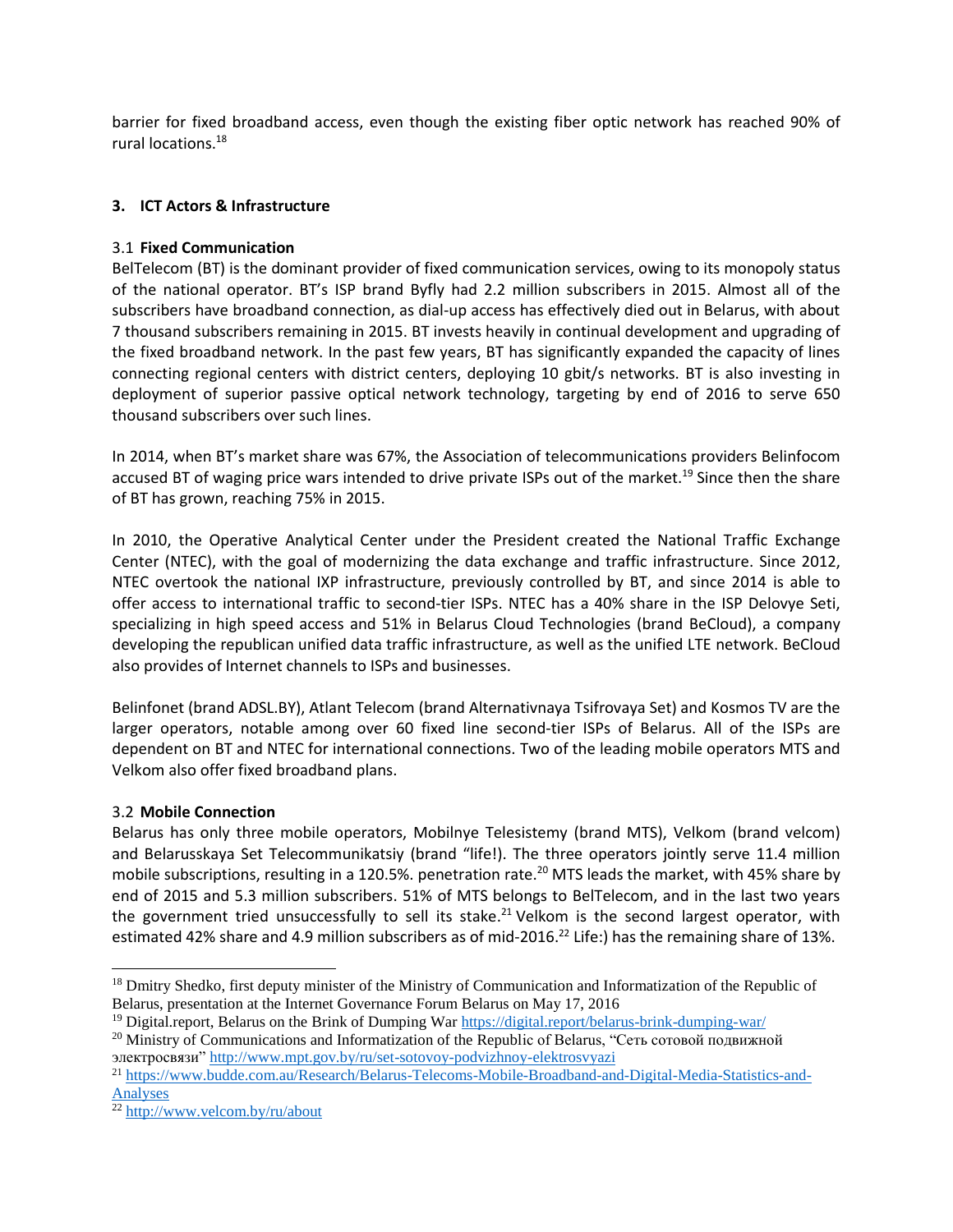By end of 2015, the existing operators provided mobile broadband access to 5.7 million subscribers.<sup>23</sup> 3G mobile broadband coverage peaked by 2014, with 54% of the country's territory, encompassing 87% of the population.

In recent years, the mobile operators prioritized developing broadband and data services as a source of revenue growth.<sup>24</sup> In December 2015, velcom launched DC-HSDPA technology throughout the existing 3G-covered area, allowing mobile connections at speeds up to 42 mbit/s.<sup>25</sup> In February 2016, velcom launched UMTS-900 technology, allowing much larger coverage and quality of data transmission. UMTS-900 will practically extend broadband mobile to the entire territory of Belarus. In late 2015, BeCloud launched a unified 4G LTE network that the existing operators can use jointly – by end of 2016 all of the large cities in Belarus are expected to gain access to LTE, while smaller towns will get access by 2018.<sup>26</sup> The mobile operator Life:) launched its LTE 4G service in August 2016 covering Minks and its outskirts.<sup>27</sup>

Wimax connectivity technology was a limited part of BT's infrastructure in Minsk in 2010-20111, deployed to serve subscribers located far from fixed line networks, but the company suspended further development.<sup>28</sup>

Satellite Internet is not widely used in Belarus, given the availability and affordability of other alternatives. Until 2012, a local provider Solo offered satellite internet packages for asymmetric connections.<sup>29</sup> Symmetric satellite Internet is unlawful in Belarus.<sup>30</sup>

### 3.3 **International Communication**

Belarus has seen significant expansion of its international Internet gateways, with total capacity reaching 870 gbit/s by mid-2016.<sup>31</sup> In 2015, the existing international bandwidth translated to 142.5 kbit/s per Internet user, at par with some Western European countries and far above Russia (29.8 kbit/s) and Kazakhstan (51.5 kbit/s).<sup>32</sup> Access to international segments of Internet is particularly important for Belarus, where local content constitutes only 6% of total traffic.<sup>33</sup>

Belarus has international connection ports with every one of its neighboring countries (Latvia, Lithuania, Poland, Ukraine and Russia), and is one of the transit countries for Russia. In August 2016, BT launched

 $\overline{a}$ 

 $29$  Ibid

<sup>&</sup>lt;sup>23</sup> Operative Analytical Center under the President of the Republic of Belarus, "Analysis of the Internet Market". <sup>24</sup> [https://www.budde.com.au/Research/Belarus-Telecoms-Mobile-Broadband-and-Digital-Media-Statistics-and-](https://www.budde.com.au/Research/Belarus-Telecoms-Mobile-Broadband-and-Digital-Media-Statistics-and-Analyses)

[Analyses](https://www.budde.com.au/Research/Belarus-Telecoms-Mobile-Broadband-and-Digital-Media-Statistics-and-Analyses)

 $\frac{25 \text{ http://www.velcom.by/ru/about}}{25 \text{ http://www.velcom.by/ru/about}}$  $\frac{25 \text{ http://www.velcom.by/ru/about}}{25 \text{ http://www.velcom.by/ru/about}}$  $\frac{25 \text{ http://www.velcom.by/ru/about}}{25 \text{ http://www.velcom.by/ru/about}}$ 

<sup>&</sup>lt;sup>26</sup> Ministry of Communications and Informatization of the Republic of Belarus, "Сеть сотовой подвижной электросвязи"

<sup>27</sup> <http://providers.by/2016/08/mobile/life/life-nameren-stat-operatorom-1-v-belarusi/>

<sup>&</sup>lt;sup>28</sup> https://ru.wikipedia.org/wiki/Интернет в Белоруссии#cite\_note-220

<sup>30</sup> [http://habls.by/catalog/satsystems/internet/data/ic\\_189/1325/](http://habls.by/catalog/satsystems/internet/data/ic_189/1325/)

<sup>31</sup> <http://beltelecom.by/news/company/opublikovany-dannye-o-razvitii-ikt-za-2016-god>

<sup>&</sup>lt;sup>32</sup> Operative Analytical Center under the President of the Republic of Belarus, "Analysis of the Internet Market".

<sup>33</sup> http://www.belta.by/interview/view/k-2020-godu-gpon-pojavitsja-v-kazhdoj-gorodskoj-mnogoetazhke-4594/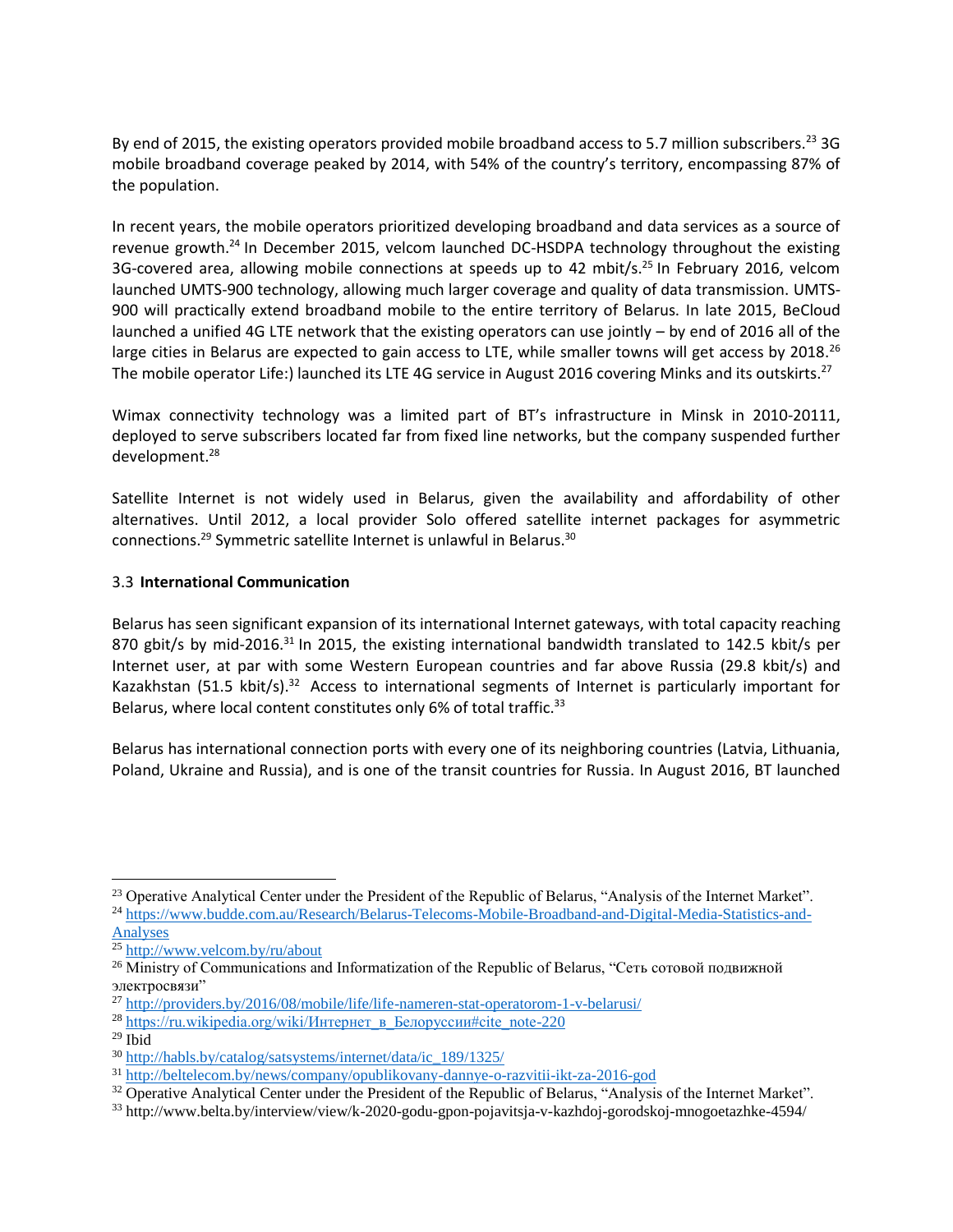the transit route connecting Moscow to Frankfurt, which will the shortest route between Russia and Germany.<sup>34</sup>

Given the popularity of Russian-language content among Belarusian users, 50% of the international traffic comes from Russia, while another 50% is channeled from the Western segment of Internet.<sup>35</sup> Youtube, Vkontakte and Mail.ru take up 40% of the total traffic volume.

Only BT and NTEC are authorized to control the trans-border gateways, with NTEC's share of capacity at 120 gbit/s. The academic network BASNET that belongs to the National Academy of Sciences is the only institution in the country, which has its own international point of access, with capacity of 2.5 gbit/s.<sup>36</sup>

### **4. Regulatory ICT Policy**

#### 4.1 **Regulatory/governing bodies and standards (National & International)**

**The Ministry of Communications and Informatization** is the main government body responsible for coordination, policy development and implementation, regulation and oversight of the telecommunications sector. The ministry has regulatory units supporting the licensing and technical regulation activities, including the Republican Enterprise Belarusian State Inspection for Electric Communications, responsible for state oversight regarding radio frequency spectrum, enforcement of standards for radio and communications equipments, and maintenance of the "black list" of websites.

**The Ministry of Information** is another key player for online freedom, as after the recent changes to media legislation, the online media are regulated in the same way as traditional media. The Ministry maintains a list of registered online resources, and can de-list resources and restrict access to online resources on the basis of harmful content.

**The Operative Analytical Center under the President** is the state body with a status of the independent regulator.<sup>37</sup> With roots in the Ministry of Defense, the center was created under the President in 2008 to regulate activities protecting information on state secrets and preventing unsanctioned access. The Center controls the NTEC, oversees the work of ISPs and manages the national domain by. The Center has a board, called the Council of the Independent Regulator in the area of ICT.

### **5. Information Security, Data Protection and Privacy**

#### 5.1 **Internet Infrastructure (susceptibility to cybercrime, terrorism, and attacks)**

In the context of Belarus as an authoritarian country with tightly controlled cyber space, strong focus on information security and well-developed technical infrastructure, its overall Internet infrastructure is resilient against external threats.

<sup>34</sup> Naviny.by news website, **Россияне и белорусы организовали кратчайший маршрут транзита интернеттрафика** [http://naviny.by/new/20160822/1471894435-rossiyane-i-belorusy-organizovali-kratchayshiy-marshrut](http://naviny.by/new/20160822/1471894435-rossiyane-i-belorusy-organizovali-kratchayshiy-marshrut-tranzita-internet)[tranzita-internet](http://naviny.by/new/20160822/1471894435-rossiyane-i-belorusy-organizovali-kratchayshiy-marshrut-tranzita-internet)

<sup>35</sup> http://www.belta.by/interview/view/k-2020-godu-gpon-pojavitsja-v-kazhdoj-gorodskoj-mnogoetazhke-4594/

<sup>36</sup> <http://www.basnet.by/about/index.php?sp=1>

<sup>37</sup> <http://oac.gov.by/ikt/regulator/>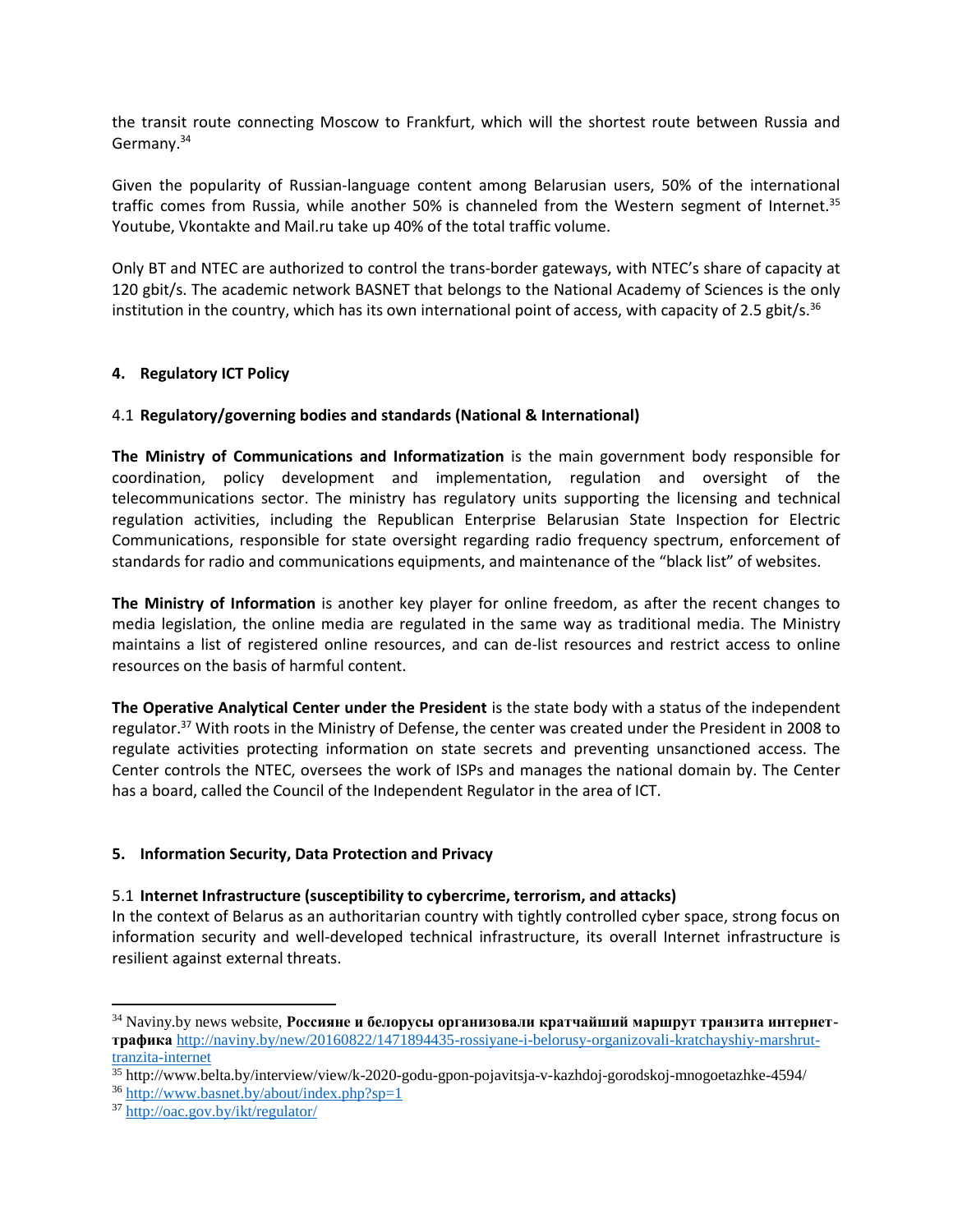The Operative Analytical Center under the President is the main body responsible for security of the Belarusian segment of Internet. OAC's structure includes the Scientific Research Institute for Protection of Information, which develops software and hardware solutions for information security, audits and certifies information security and conducts general research on information security issues. In addition, OAC also has the officially recognized national CIRT, known as National Computer Emergency Response Center.

The law enforcement agencies have dedicated divisions specializing in cybercrime. Both the Ministry of Interior of Belarus and the Investigation Committee of Belarus have cybercrime units, the latter announcing in February 2016 its decision to set up cybercrime investigation divisions in every region of Belarus.<sup>38</sup>

Belarus ranked 23rd (out of 29 ranks available) in the first Global Cybersecurity Index, behind its CIS neighbors Russia and Ukraine.<sup>39</sup> According to the index, Belarus lacks any "officially approved national or sector specific cybersecurity framework for implementing internationally recognized cybersecurity standards".

Companies are also investing in information security of their own networks and customers. In January 2016, one of the major ISPs announced a program installing for free premium versions of the Russian antivirus program Dr. Web for all of its client base, exceeding 100 thousand subscriptions.<sup>40</sup>

In terms of international connectivity, considering its diversified network of international access points and its developing network for national data exchange, Belarus is sufficiently secure against disruptions of physical infrastructure. Yet, the critical infrastructure is highly controllable by the authorities, who have the full means to completely shut off access to all of the citizens in Belarus.

### 5.2 **Types of attacks, actors, and those targeted**

Belarus is seeing an increase in cybercrimes detected by the law enforcement agencies. In 2015, the number of cybercrimes reached 2440, increasing by 6.6% compared to 2014.<sup>41</sup> The number of cases involving development and deployment of malware grew from 32 to 101. Most types of crimes fall into two categories tracked by the Belarusian Interior Ministry – theft with use of computers and breach of information security, the former constituting majority of cases. Individuals using pirated software were reported to be particularly vulnerable to attacks. In early 2016, Belarusian law enforcers arrested a local criminal group responsible for a scareware scam, which defrauded over 380 Belarus citizens for a total of 583 million Belarusian rubles.<sup>42</sup>

Companies and state organizations are also targeted, especially those processing sensitive data, financial information and personal data. According to a study done by the local information security company Informzashita, in 2015 the financial sector accounted for 67% of the vulnerabilities, while the state

<sup>41</sup> <http://mvd.gov.by/ru/main.aspx?guid=3311>

<sup>38</sup> BelTA news agency, **[http://eng.belta.by/society/view/plans-for-cybercrime-divisions-in-every-oblast-of](http://eng.belta.by/society/view/plans-for-cybercrime-divisions-in-every-oblast-of-belarus-88916-2016/)[belarus-88916-2016/](http://eng.belta.by/society/view/plans-for-cybercrime-divisions-in-every-oblast-of-belarus-88916-2016/)**

<sup>&</sup>lt;sup>39</sup> ITU, Global CyberSecurity Index 2014 (April 2015), [http://www.itu.int/dms\\_pub/itu-d/opb/str/D-STR-SECU-](http://www.itu.int/dms_pub/itu-d/opb/str/D-STR-SECU-2015-PDF-E.pdf)[2015-PDF-E.pdf](http://www.itu.int/dms_pub/itu-d/opb/str/D-STR-SECU-2015-PDF-E.pdf) accessed October 4, 2016

<sup>40</sup> [http://aercom.by/masshtabnaya-programma-povysheniya-antivirusnoj-zashhity-polzovatelej-seti-internet](http://aercom.by/masshtabnaya-programma-povysheniya-antivirusnoj-zashhity-polzovatelej-seti-internet-realizuetsya-v-belarusi/)[realizuetsya-v-belarusi/](http://aercom.by/masshtabnaya-programma-povysheniya-antivirusnoj-zashhity-polzovatelej-seti-internet-realizuetsya-v-belarusi/)

<sup>42</sup> [http://aercom.by/380-poterpevshix-600-mln-ushherba-belorusy-perechislyali-shtrafy-yakoby-mvd-yakoby-za](http://aercom.by/380-poterpevshix-600-mln-ushherba-belorusy-perechislyali-shtrafy-yakoby-mvd-yakoby-za-prosmotr-porno/)[prosmotr-porno/](http://aercom.by/380-poterpevshix-600-mln-ushherba-belorusy-perechislyali-shtrafy-yakoby-mvd-yakoby-za-prosmotr-porno/)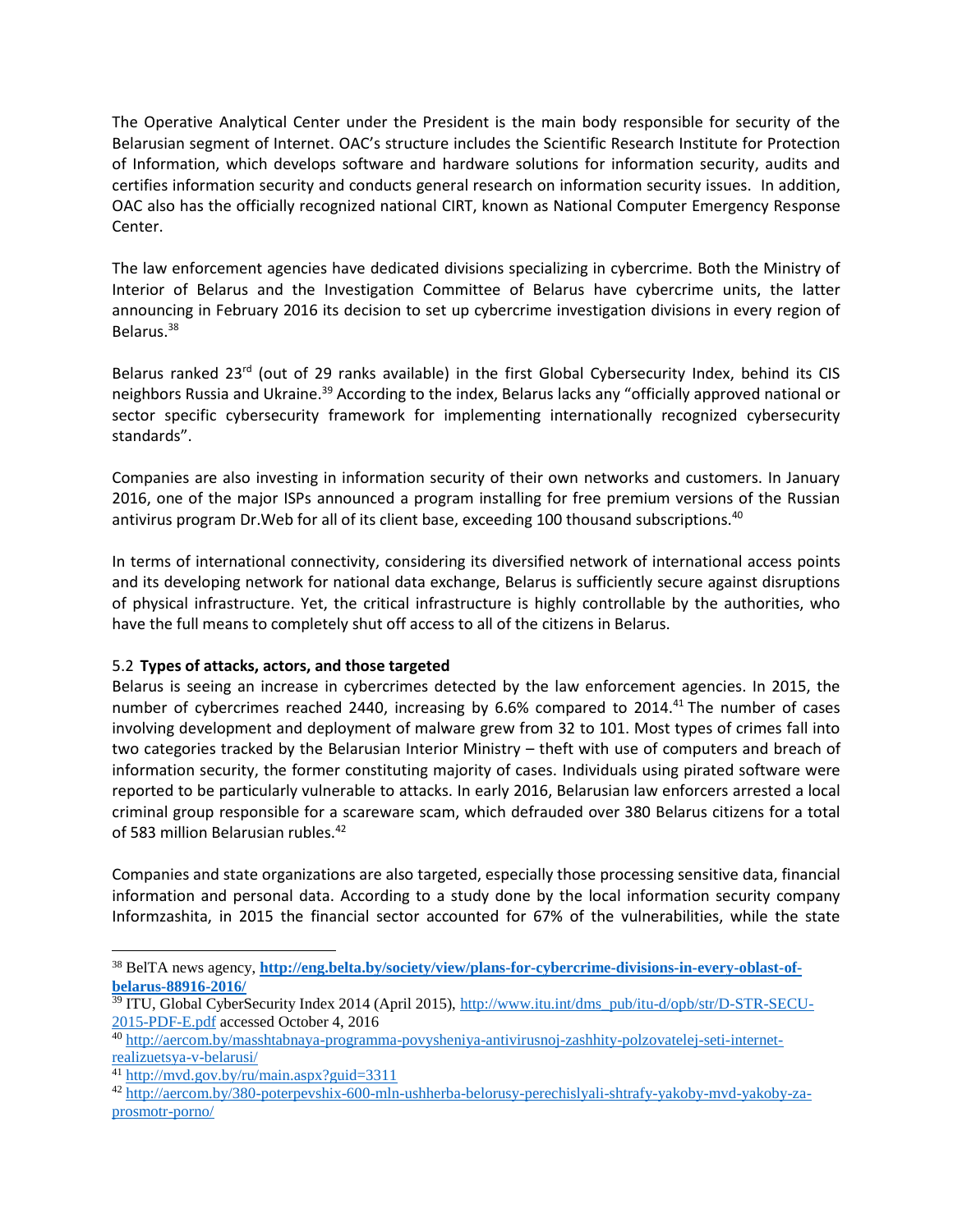companies accounted for 8% of such vulnerabilities.<sup>43</sup> In February 2016, the National Computer Emergency Response Center investigated a particular type of ransomware, which at peak moments was being downloaded by Belarusian users at an hourly rate of more than 25 thousand times.<sup>44</sup> In October 2015, the Committee for State Security reported arrest of a criminal group, which targeted over 2000 citizens of Belarus for more than 3 years, gaining unauthorized access to their email and social media accounts, intercepting Skype, Viber and Whatsapp data and wiretapping conversations.<sup>45</sup>

Popular news agencies remain susceptible to attacks, most typically involving DDOS attacks. The last reported case in Belarus was in October 2015, when BelaPAN and Naviny.by news websites were attacked, after critical coverage of a state-sponsored religious event.<sup>46</sup> A wider group of independent websites with critical voices experienced difficulties with access in December 2014, after coverage of the Belarusian currency devaluation and state restrictions on currency exchange, with authorities claiming the difficulties were due to DDOS attacks.<sup>47</sup> Earlier, in late 2014 several news and analytical websites experienced significant DDOS attacks emanating from servers outside Belarus.<sup>48</sup>

The information about existing threats and attacks on state entities is not publicized. However, the state actors may themselves be perpetrators of attacks, deploying viruses and spyware and launching against civil society and opposition activists. $49$  They also have the technical resources and competencies to selectively restrict access to individuals, organizations and entire regions of Belarus.

# 5.3 **Government surveillance**

The government of Belarus has a long, well-documented history of surveillance over civil society activists and opposition figures. The core platform enabling mass surveillance is the System for Operational Investigative Activities (SORM), which allows real-time, 24-hour, remote access to all networks, including ISP and mobile operator networks. No judicial warrants are required and interception can be initiated with authorization of the prosecutor or deputy, with provisions for bypassing such authorization in the interests of national security. According to the March 2010 presidential decree on SORM, ISPs are required to maintain databases with personal identification of each subscriber. 50

SORM's effectiveness is facilitated by the monopoly of state on international traffic and local interoperator data exchange, through the two state-controlled entities – BelTelecom and NTEC. The academic provider BASNET that has its own international connection is also subject to the same rules of information control.

Access to Internet at public locations, such as internet cafes and public wi-fi spots is regulated as well. Since 2007, Internet cafes are required to identify users and keep their activity records for one year. Since 2012, users must be photographed or filmed for additional identification. Anonymous access to

<sup>43</sup> <http://aercom.by/informzashhita-nazvala-top-populyarnyx-uyazvimostej-2015-goda/>

 $44 \overline{\text{https://cert.by/?p=294}}$  $44 \overline{\text{https://cert.by/?p=294}}$  $44 \overline{\text{https://cert.by/?p=294}}$ 

<sup>45</sup> <http://www.kgb.by/ru/news-ru/view/o-presechenii-protivopravnoj-dejatelnosti-112/>

<sup>46</sup> http://news.tut.by/society/467308.html

<sup>47</sup> <http://news.tut.by/society/428886.html>

<sup>48</sup> <http://aercom.by/besprecedentnye-xakerskie-ataki-na-krupnejshie-portaly-belarusi-kto-i-zachem/>

<sup>49</sup> https://www.digitaldefenders.org/belarus/

<sup>50</sup> [http://www.pravo.by/pdf/2010-57/2010-57\(004-017\).pdf](http://www.pravo.by/pdf/2010-57/2010-57(004-017).pdf)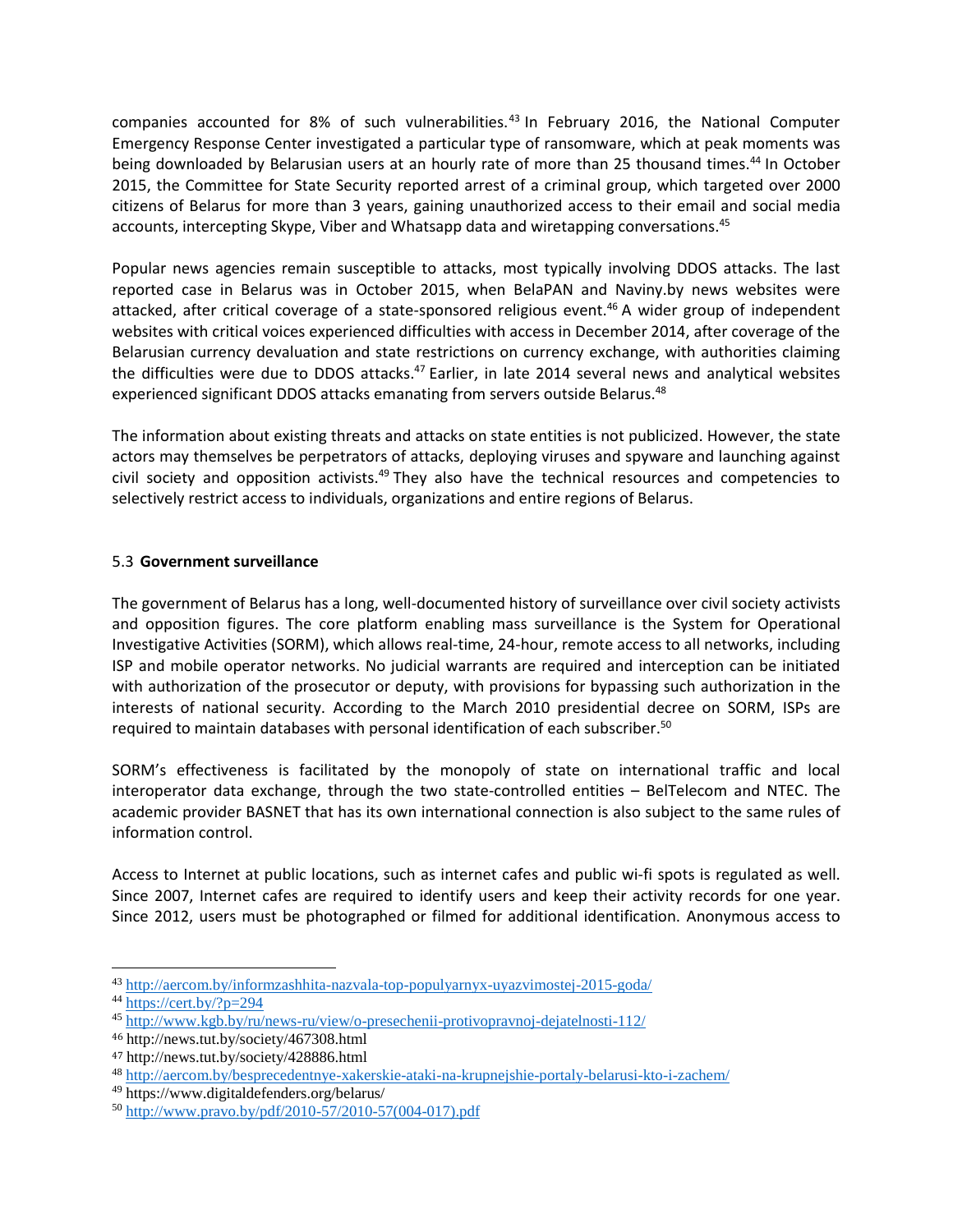wi-fi is illegal - since 2010, users of public wi-fi spots must be identified and registered as well. Since January 2015, ISPs are required to keep the online browsing history of their subscribers for 1 year.<sup>51</sup>

In addition, the international traffic of Belarus that originates from Russian servers is most likely subject to similar inspection by the Russian authorities, based on their own priorities.

Civil society activists have been targets of other surveillance methods as well, involving hacking of email and social media accounts and physically accessing personal data drives during confiscations.

#### **6: Legal Overview**

#### **6.1 Current Laws**

The Strategy of Development of Informatization in Belarus for the period 2016-2022 provides the overall strategic priorities for ICT development, including the targets for infrastructure of connectivity, electronic governance and local online economy. In particular the Strategy sets a target for 36.5% penetration rate for fixed broadband.<sup>52</sup> Based on the Strategy, a State Program on Digital Economy and Information Society for the period 2016-2020 was adopted in March 2016. The Program outlines specific activities focused on the themes of the Strategy.

The Law on Communications passed in 2005 determines the general legal basis for provision of telecommunications services in Belarus. The Law on Information, Informatization and Protection of Information adopted in 2008 provides a comprehensive overview of state regulation of the information sphere, ranging from types of information and rules of dissemination to management and security of information. The Law on Media adopted in 2008 and revised multiple times in recent years, recognizes online media as media outlets, subject to same types of regulation and control.

Two recent presidential decrees are notable in terms of regulation of the cyber space. In 2010, the Presidential Decree #60 specified the rules regarding retention of user and user device data by ISPs and providers of public Internet access, responsibilities for blocking of online resources and obligatory hosting of all commercial legal entities in Belarus. The Presidential Decree #515, passed in the same year approved the creation of a national data transmission network, as well as the National Traffic Exchange Center with access to international traffic and authority over local IXP. Another Presidential Decree, also numbered #515, determined the status of the OAC as the national independent regulator, passed a statute of the Council under the President on development of the information society, and clarified the powers of the National Center for Electronic Governance.<sup>53</sup>

### **6.2 Litigation**

 $\overline{a}$ 

Amidst the atmosphere of strong presidential rule and effectively without an independent judiciary, Belarus has not seen any recent cases of public interest litigation against the state restrictions of Internet freedom. At the same time, the Belarusian authorities routinely enforce the repressive legal framework against independent voices, including in the online space. Most of such actions do not reach

<sup>53</sup> [http://e-gov.by/zakony-ob-obrashheniyax-grazhdan/o-nekotoryx-voprosax-razvitiya-informacionnogo-](http://e-gov.by/zakony-ob-obrashheniyax-grazhdan/o-nekotoryx-voprosax-razvitiya-informacionnogo-obshhestva-v-respublike-belarus)

<sup>51</sup> <http://oac.gov.by/news/407.html>

<sup>52</sup> <http://e-gov.by/zakony-i-dokumenty/strategiya-razvitiya-informatizacii-v-respublike-belarus-na-2016-2022-gody>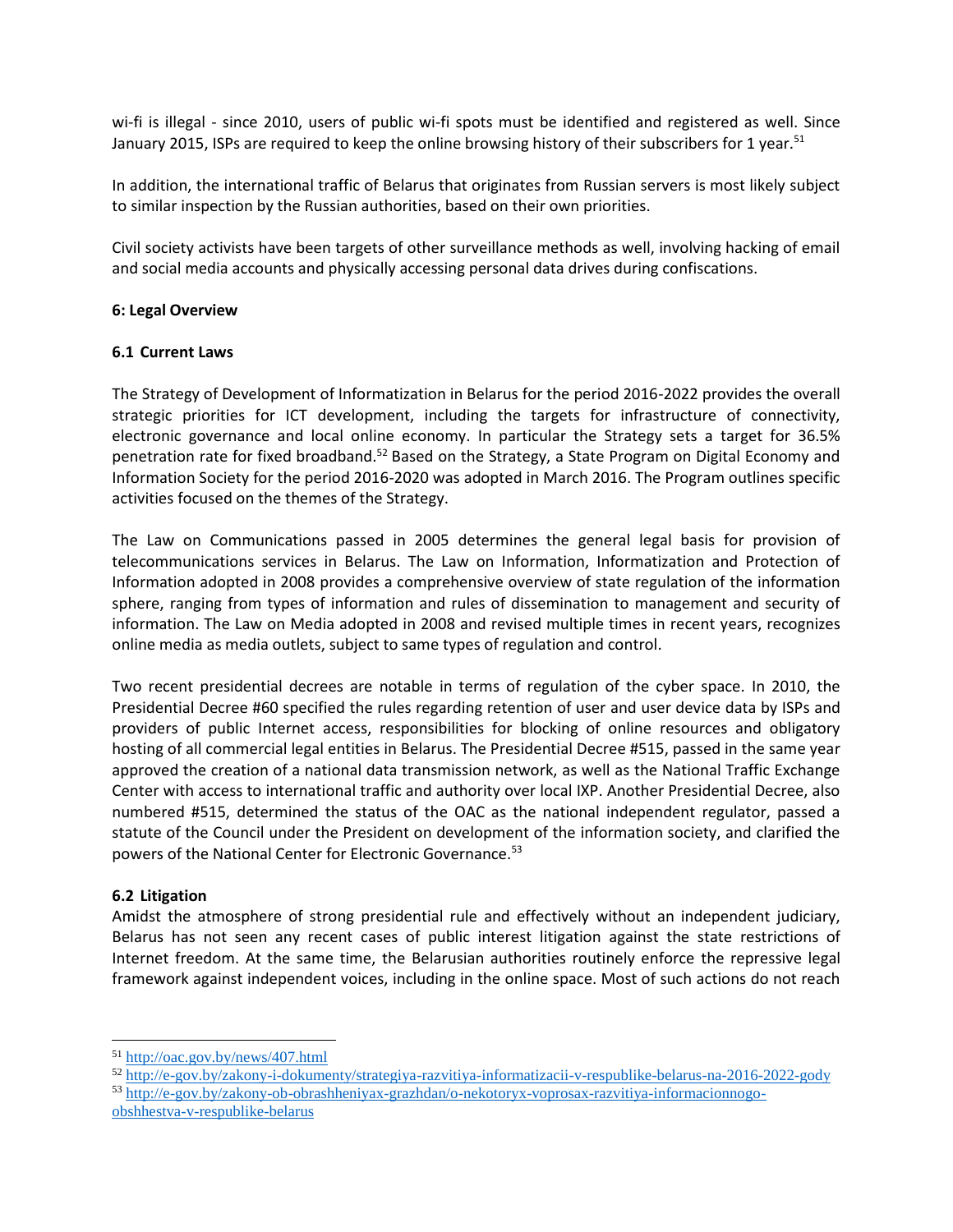the courts, given the effective removal of the authorities' decisions from the due judicial process, be it authorization or appeal.

For instance, the decisions on restrictions typically bypass judicial authorization, even though in the Ministry of Communication and Informatization continues to rely on court rulings to block extremist content online.<sup>54</sup> Regarding judicial appeal, according to the Provisions on limitation of access to Internet resources, adopted jointly by the OAC and the Ministry of Communication and Informatization in February 2015, the decisions restricting access to websites and anonymizers cannot be appealed in court. <sup>55</sup> Thus, the practice of blocking of online resources is not only extrajudicial, but also cannot be challenged in courts. In June 2015, a general interest publication Kyky.org saw its website blocked in Belarus for several days, for publishing content that "harms the national interests" (in that case, a report with an alternative view on World War II celebrations).<sup>56</sup> The website was de-blocked after removing the report.

Still, so far the authorities have applied their restrictive powers sparingly. As of October 2016, 65 websites are blocked in Belarus, with majority under legitimate legal grounds (information on drugs, violations of norms on advertisement, sale of alcoholic drinks). 4 websites were blocked under court decisions establishing extremist content.

For profit entities have also felt the blocking power of the authorities – in December 2014, after the Ministry of Trade found violations of the online commerce regulations at a popular e-commerce portal Onliner.by, OAC deregistered that resource from the national domain name register.<sup>57</sup> The portal was reregistered and resumed its work only after taking steps to meet the official specifications.

However, the authorities continue prosecuting individuals representing critical or independent views online on a variety of charges. In January 2015, the Kastrychnitski district court in Minsk fined blogger Aliena Stohava for insulting a police officer, after posting on Livejournal a picture of a policeman with negative statements.<sup>58</sup> In November 2015, a group of journalists and media activists in Vitebsk were fined on charges of "unauthorized mass demonstration", after taking group photos symbolizing the status of independent journalists in Belarus. Their Facebook posts were used as evidence.<sup>59</sup> This case practically repeated an earlier case in Hrodno in 2013, where human rights defenders were fined under the same charges, after posting a photo holding a portrait of an imprisoned human rights defender. That case is being reviewed by the UN Human Rights Committee through a complaint by the involved human rights defenders.

In October 2015, blogger Viktar Nikitsenka was detained and severely beaten by police in Minsk for taking a picture in public with a handwritten note "Lukashenka on trial".<sup>60</sup> He was fined in court for illegal picketing. Similarly, in January 2016, online media reporter Pavel Dabravolski was detained and

<sup>&</sup>lt;sup>54</sup> In August 2015, the Ministry of Communication and Informatization reported that two online resources were blocked for content with "signs extremism in terms of incitement to racial, social and religious hatred", and this decision was based on a ruling by the Tsentralny district court in Minsk.<https://baj.by/be/node/2310> <sup>55</sup> <https://baj.by/sites/default/files/analytics/files/mediamonitoring2015en.pdf>

<sup>56</sup> <http://news.tut.by/society/453369.html>

<sup>57</sup> http://42.tut.by/430253

<sup>58</sup> Freedom House, Freedom On the Net 2015

 $59$  Ibid.

<sup>60</sup>[http://www.ohchr.org/EN/HRBodies/HRC/RegularSessions/Session32/Documents/A\\_HRC\\_32\\_48\\_E.docx](http://www.ohchr.org/EN/HRBodies/HRC/RegularSessions/Session32/Documents/A_HRC_32_48_E.docx)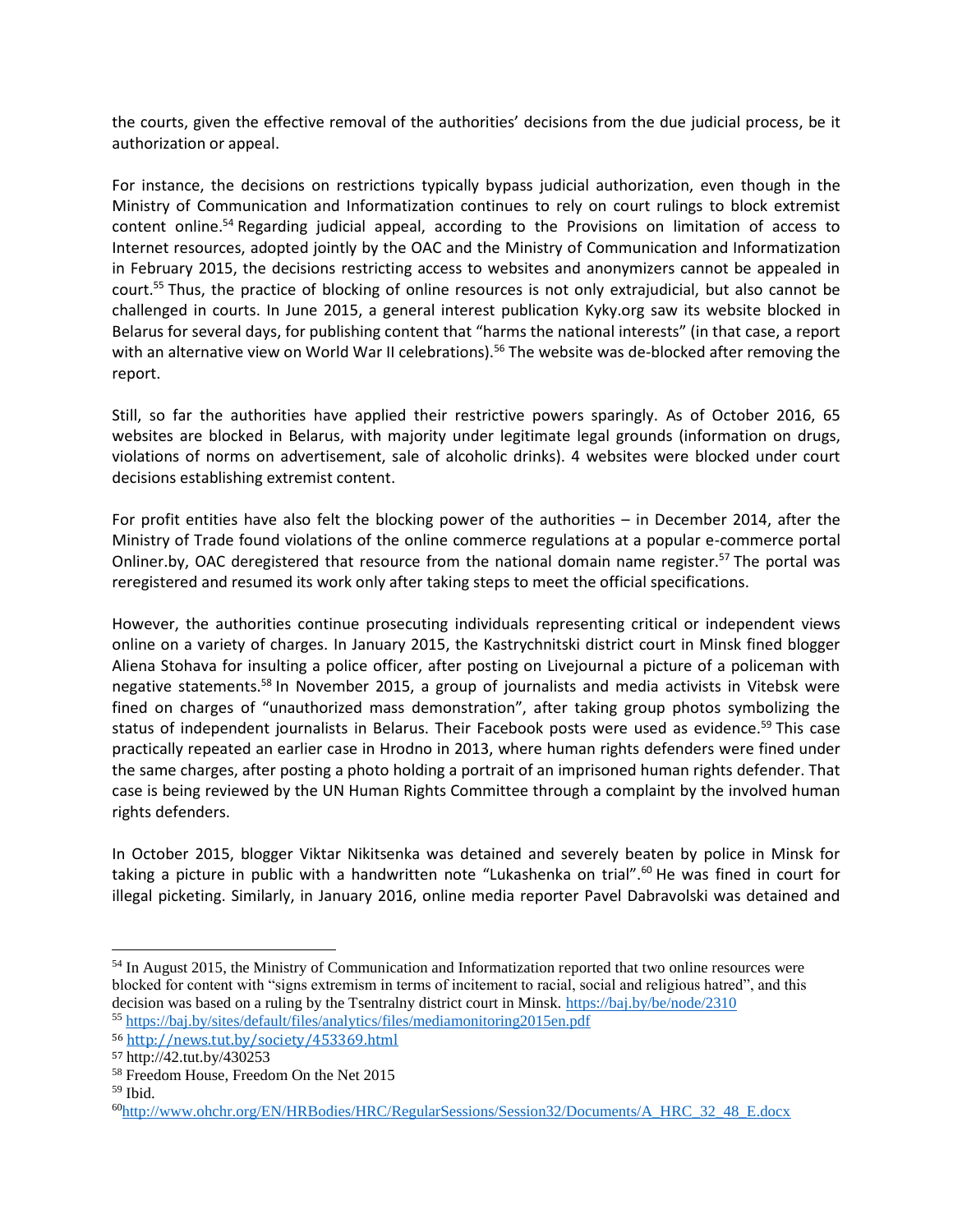beaten when covering a trial of youth activists involved in a graffiti protest.<sup>61</sup> Dabravolski was also fined in court.

In 2015-2014, there was a wave of legal cases against journalists in Belarus working for foreign media without accreditation. In several of them journalists were charged for their online material, under Article 22.9 of the Administrative Code - "illegal production and distribution of information".<sup>62</sup>

Belarusian authorities frequently bring criminal charges for online and social media activity that can be classified as dissemination of pornographic material. In recent cases, citizens were charged for «liking», reposting and storing such material on their social media accounts.In one case, a woman had dissemination charges brought against her for a negative comment in social media regarding a pornographic video.<sup>63</sup> Such charges have also been politically motivated, as in the caser of Eduard Palchis, founder of a website 1863x.com that has published reports critical of the Russian political influence on Belarus. He was arrested in Russia in January 2016 and extradited to Belarus, where in addition to charges of inciting racial, national or religious hatred, the charges of dissemination of pornographic material were brought forward.<sup>64</sup>

### **6.3 Recent legislative initiatives**

In the run-up to the presidential elections of October 2015, Belarus systematically introduced a variety of legislative changes allowing for greater control of the online space.

In December 2014, Belarus passed amendments to the Law on Media, which took effect in January 2015. Under the amendments the Ministry of Information gained a right to restrict access to online resources without judicial authorization. The amendments also extended the duties and responsibilities of mass media under the existing law to owners of online media, creating grounds for restricting access to foreign online media in clear ignorance of the transboundary nature of Internet, such as on the basis of not securing a media authorization to distribute information in Belarus. <sup>65</sup> One particular addition to the list of content prohibited for dissemination by mass media was the information that can "harm the national interests" of Belarus.

A related set of amendments to the Criminal Code came into effect in January 2015. The Code now specifies that information distributed online may be criminalized under charges of defamation, defamation of the President, and threats to national security.

The existing legal frameworks regarding online space were further tightened by changes, where the rationale formally comes from the state anti-drug initiatives. Thus, in January 2015, another set of changes came into effect, related to the Presidential Decree #6 on combatting drug trafficking. The changes touch on the activities of online "information resources", specifying the duty of owners to track

l

 $61$  Ibid.

<sup>62</sup> Freedom House, Freedom On the Net 2015

<sup>63</sup> <http://news.tut.by/society/461130.html>

<sup>64</sup> http://news.tut.by/society/515989.html

<sup>65</sup> <http://hrwatch-by.org/analiz-osnovnykh-izmenenii-v-zakon-respubliki-belarus-o-sredstvakh-massovoi-informatsii>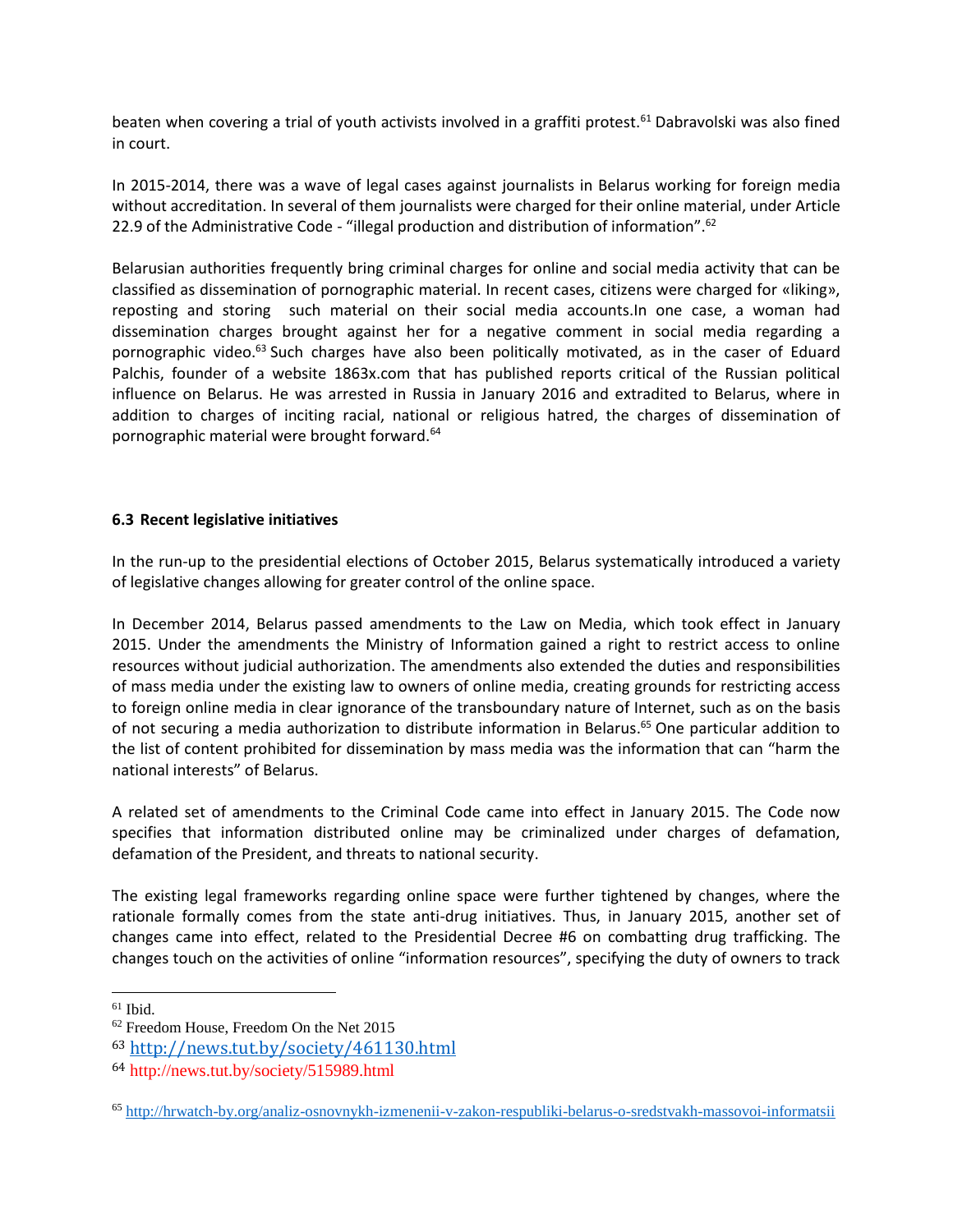content, monitor visitors of online resources and their administrative liability for failure to comply with the Ministry of Information requests on removal of messages or information related to drug trafficking.

Based on that Decree, in February 2015, the Provisions on limitation of access to Internet resources were adopted jointly by the OAC and the Ministry of Communication and Informatization. Under this document, the authorities can restrict access to online resources, which anonymize users (e.g. proxy servers, Tor), and such decisions cannot be appealed in court. Such decisions can be petitioned for by any concerned citizen. Moreover, the document now requires blocking of restricted content for all users in Belarus, whereas under the 2010 Decree #60 that provided the initial legal ground for restrictions, blocking was mandatory only for government agencies, educational and cultural institutions, leaving aside private access at home.

# **6.4 Limitations and opportunities for advancing Internet freedom through legal means**

Belarus does not have a conducive environment for Internet freedom advocacy through legal means. No successful cases of public interest litigation have taken place in the recent period and domestic recourse is not a practicable avenue to advance freedom. The judicial and law enforcement system is completely subjected under the executive control, as the President appoints and dismissed judges. Lawyers may face sanctions from the Ministry of Justice if they cooperate with local and international human rights groups. The National Assembly has no independent influence on legislation and rubberstamps the laws prepared by the Presidential Administration.

Media and human rights activists face high risk of prosecution, with numerous instances of arrest, imprisonment, fines and physical intimidation. Receiving money from abroad for human rights work is illegal, unless the funds are registered with the Presidential Administration. <sup>66</sup> All public opinion surveys that touch on the socio-political situation in the country and electoral processes have to be accredited with the National Academy of Sciences, which endorses the questionnaires. In July 2016, the Independent Institute for Socio-Economic and Political Studies, which was the only independent polling institution on political issues, announced discontinuation of public survey activities.<sup>67</sup> The decision was made after a smear campaign against the institute on the national television.

Opportunities for advancing Internet freedom are limited. Civil society and media groups are able to monitor the ongoing developments and publicize their findings, generating considerable local attention and international response, but there have been few positive legal changes as a result. Some technical matters related to improvement of regulation, infrastructure and even the governance framework of the national segment of Internet may be discussed with the authorities, as long as there no perceived political risks. Still, most stakeholders are in a vulnerable position, potentially facing significant negative consequences for raising issues that may appear to be critical of government policies.

### **7. Information Campaigns and Internet Activism**

### **7.1 Advocacy work on IF**

l

o Topics of activism, activist networks and campaign

<sup>66</sup> <https://www.civilrightsdefenders.org/country-reports/human-rights-in-belarus/>

<sup>67</sup> http://naviny.by/article/20160809/1470747600-nisepi-prekrashchaet-oprosy-v-belarusi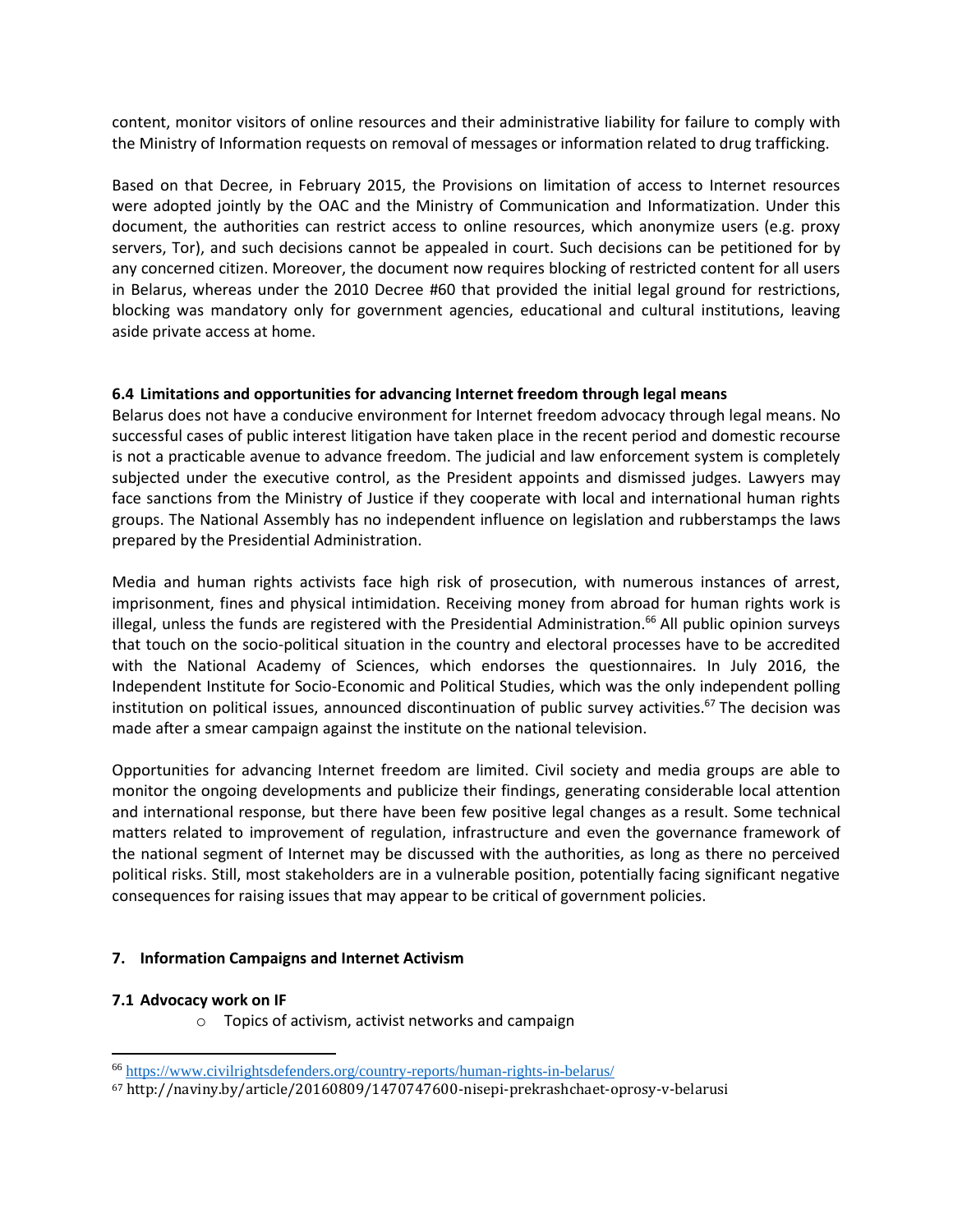### o Mediums: social media, journalism, blogs, etc

Despite the government measures taken to significantly curtail freedom of Internet, the online space remains the last refuge for independent media, civil society and political opposition, as well as the most vibrant, open and participatory platform for citizens of Belarus. Both local and externally hosted online resources specializing in news and analysis, along with global and regional social media and blogging platforms provide opportunities for public deliberation, exchange and information. In some cases, Belarusians have actively supported online petitions, such as through the Change.org platform (ultimately the authorities took notice and temporarily blocked the website), and have joined the Belarusian online communities with independent analysis and opposition views, numbering up to 100 000 members on such platforms as Vkontakte.<sup>68</sup>

Considering the repressive environment in Belarus for domestic litigation and legal advocacy, Belarusians have been resorting to international avenues for recourse. Human rights defenders and opposition activists of Belarus have filed dozens of complaints to the UN Human Rights Committee. The Homel-based Center for Strategic Litigation is a leader in facilitating such complaints by citizens. As of now the Committee established human rights violations in 96 cases of individual complaints.<sup>69</sup> None of the decisions have been implemented by Belarus.

Civil society groups continue to advocate for Internet freedom by interacting with domestic institutions through available opportunities. For instance, the Belarus Association of Journalists is one organization that actively monitors, provides legal commentary and advocates for freedom of speech. It routinely sends clarification letters, information requests and complaints to the Supreme Court, even if that only results in formal and meaningless responses. In terms of technical and business regulatory frameworks, the Association of ICT enterprises Belinfocom continues to provide a unified channel for engaging decision-making state institutions and expressing the interests of the smaller actors of the telecommunications industry. Specialized events, such as the Internet Governance Forum, held in May 2016 in Minsk, also provide an important, even if too technically-focused platform for relatively open interaction with policy makers.

### **7.2 Government Response**

l

In general, the Belarusian authorities are open to dialogue as long as such dialogue is authorized at the highest level and deemed to be politically safe for involved representatives. The OAC and the Ministry of Communication and Informatization seek to position themselves as open and collaborative partners on matters pertaining to development of the Internet infrastructure, e-governance and digital economy. The High Technology Park of Belarus launched in 2005 represents an example, where the authorities have genuinely followed the needs of the business community and have provided favorable conditions for growth of the domestic IT-cluster.

At the same time, the authorities take a very strict, oppressive position against the perceived threats to political and national interests, emanating from the online space and technologies, as well as their creative use by citizens. There is an established pattern of detaining and prosecuting citizens even for minor acts of online activism and advocacy, such as posting commentaries and photos, all under politically motivated charges.

<sup>68</sup> Index on Censorship, "Belarus: Pulling the Plug", 2013.

<sup>69</sup> <http://www.ohchr.org/Documents/HRBodies/CCPR/StatisticalSurvey.xls>